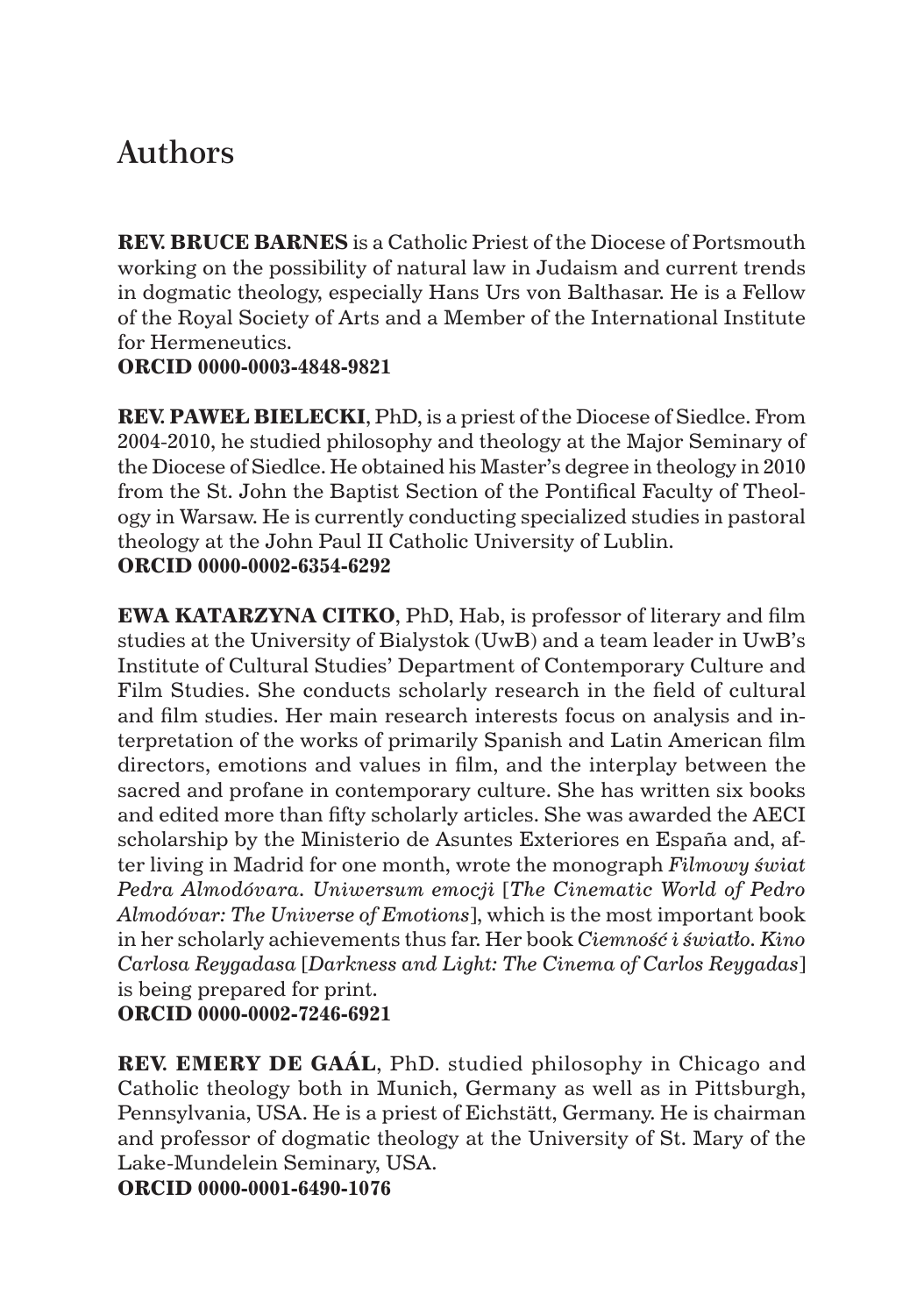**REV. LESZEK MARIUS JAKONIUK** was born in 1976. He obtained his a Licentiate of Theology from the Cardinal Stefan Wyszyński University in Warsaw. He completed a special course in catechetics (pedagogie de la foi) at the Catholic University of Paris and he completed his third degree doctoral studies at the University of Strasbourg in France. Since 2014, he has worked in the Department of Catholic Theology at the University of Białystok and served as the Editorial Secretary of the publication Annual of Catholic Theology and as the Editorial Secretary of Studies on Dogmatic Theology. Member of the Association of Polish Catechists. President of the Mess'AJE Polska Association, which promotes adult biblical catechesis in Poland, Vice Director of the Metropolitan Curia of Białystok's Department of Catechesis. His research interests include: the dimensions of the liturgy and catechesis that are conducive to the growth of the Church as a community, ecclesial identity in a united Europe, subjectivity in intercultural and interfaith dialogue, and adult biblical catechesis. He has authored and co-authored many articles inter alia: *Les chants de Taizé* (Paris, 2021), *Archbishop Edward Kisiel: The "Primary Catechist" of the Diocese* (Białystok, 2018), *The French and Polish Versions of the Catechism of the Catholic Church: An Examination of Certain Passages of the Catechism's Teaching on the "Mysterium Ecclesiae" from a Philological and Translational Perspective* (Białystok, 2017), *L'Exultet – une catéchèse vécue* (Białystok, 2013), *L'Exultet – La Bonne Nouvelle chantée* (Białystok, 2012), *Specyfika międzykulturowa Europejskich Spotkań Młodych animowanych przez Wspólnotę braci z Taizé* (Białystok, 2008). **ORCID 0000-0001-6571-3923**

**REV. TADEUSZ KASABUŁA,** PhD, is a priest of the Archdiocese of Białystok. After graduating from the Major Seminary of the Archdiocese of Białystok (AWSD), he obtained his Master in Theology degree from the Catholic University of Lublin (KUL) in 1989 and his Doctorate of Theology degree with a specialization in the History of the Church from the same university in 1996. Since then, he has been a lecturer in the history of the Church at AWSD and the Pontifical Faculty of Theology in Warsaw—Theology Studium in Białystok. Since 1999, he has been an adjunct of the Department of Theology at the University of Białystok. Since 2012, he has served as Director of the Archdiocesan Archives and Museum in Białystok. He has advised approximately 70 masters, diploma, and licentiate theses and is the editor and co-editor of a few selected and independently printed collections. He has published more than 250 academic and popular science articles, reviews, reports, and dictionary and encyclopedic entries. His research focuses on the history of the Catholic Church within the Grand Duchy of Lithuania.

**ORCID 0000-0003-3731-5324**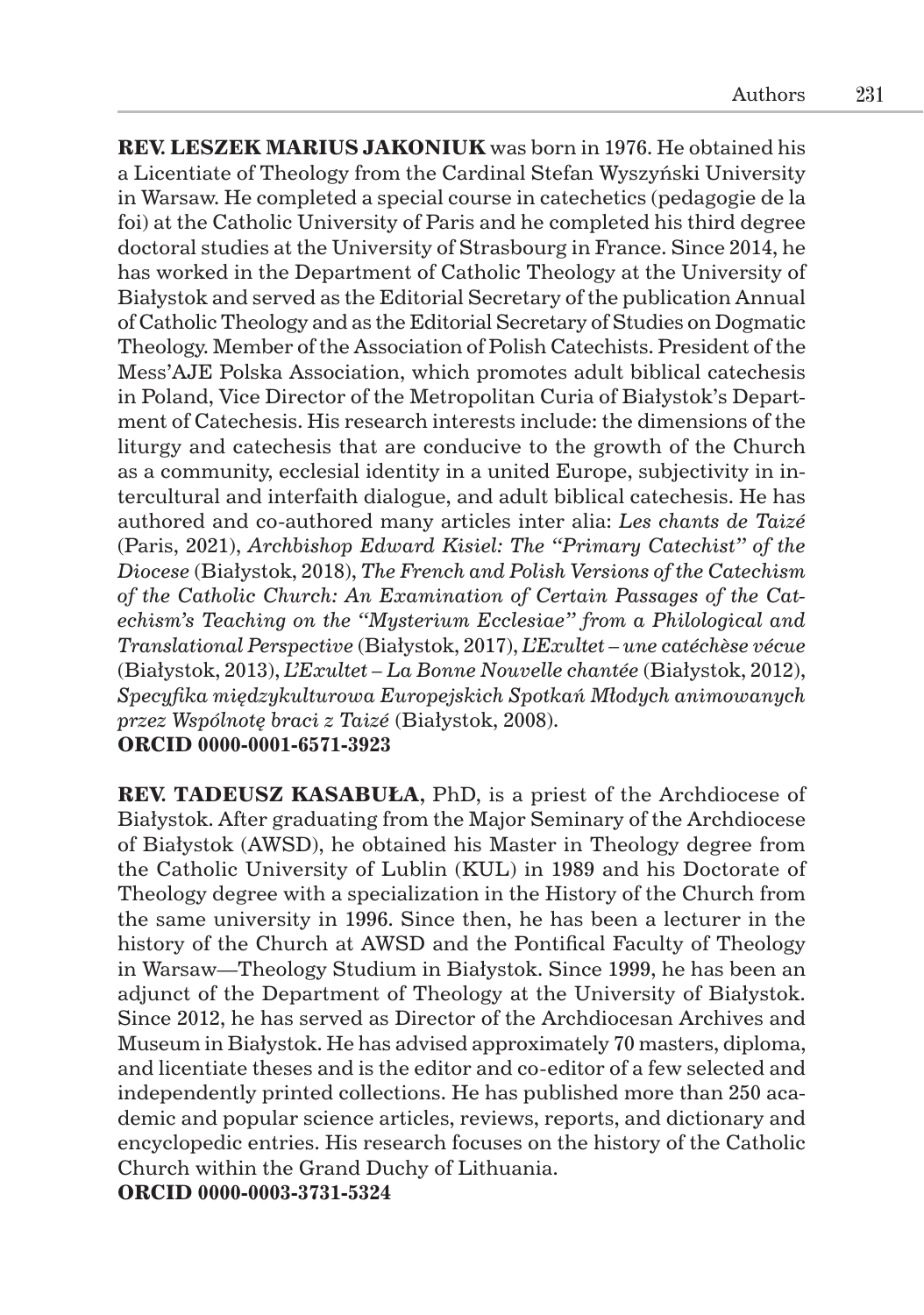**ALICJA KISIELEWSKA**, PhD, Hab, is a professor at the University of Białystok, director of the university's Institute for Cultural Studies, and an expert in media and culture. Her work involves media anthropology and semiotics. She is the author of the following monographs: *Film w twórczości Andrzeja Struga* [*Film in Andrzej Strug's Works*] (Białystok 1998), *Polskie tele-sagi – mitologie rodzinności* [*Polish Tele-Sagas—Mythologies of Family*] (Kraków 2009), and *Antropologia telewizji. Telewizja w życiu codziennym w Polsce* [*An Anthropology of Television: The Television in Polish Daily Life*] (Białystok 2021).

**ORCID 0000-0001-8295-0541**

**REV. DARIUSZ LIPIEC**, PhD, Hab, is a priest of the Diocese of Siedlce, professor of pastoral theology at the John Paul II Catholic University of Lublin (JPII KUL), and a researcher and educator in the Institute of Theology at JPII KUL. He is a member of the Learned Society of the Catholic University of Lublin, the Polish Society of Pastoralists, the Polish Academy of Sciences, and PosT-Netzwerks der mittel-und osteuropeischäischen Pastoraltheologinnen und Pastoraltheologen. He wrote the monographs *Duszpasterstwo niewidomych i słabowidzących w Polsce. Studium pastoralne* [*Care for the Blind and Visually Impaired in Poland: A Pastoral*] (2011) and *Formacja pastoralna młodych prezbiterów w diecezjach w Polsce. Studium teologicznopastoralne* [*Pastoral Formation of Young Priests in Polish Dioceses: A Theological and Pastoral Study*] (2020). He is also the editor and co-editor of several anthologies, the author of several dozen articles on pastoral theology, but specifically on organizing pastoral care, the lay apostolate, and the pastoral care of those with disabilities. **ORCID 0000-0002-8890-2062**

**REV. MIECZYSŁAW OZOROWSKI**, PhD, Hab., is professor of theology. In the years 1993-2010 he lectured at the Institute of Family Studies ATK / UKSW and was the Head of the Department of the History of Family Theology. In 2008-2010 he was the Director of the Institute of Family Studies at the UKSW Faculty of Theology. From 2010-2020 he was the Dean of the Faculty of Family Studies at UKSW. From 2012-2016 he was the President of the Polish Family Society. He teaches dogmatic theology and the history of marriage and family theology. He has authored numerous publications in the field of dogmatic theology, theology of marriage and family, and priestly spirituality.

**ORCID 0000-0001-6081-0134**

**REV. ANDRZEJ PRONIEWSKI**, PhD, Hab, is a professor at the University of Białystok (UwB), chair of the Department of Catholic Theology at UwB, director of the Theology Studium in Białystok, Editor-in Chief of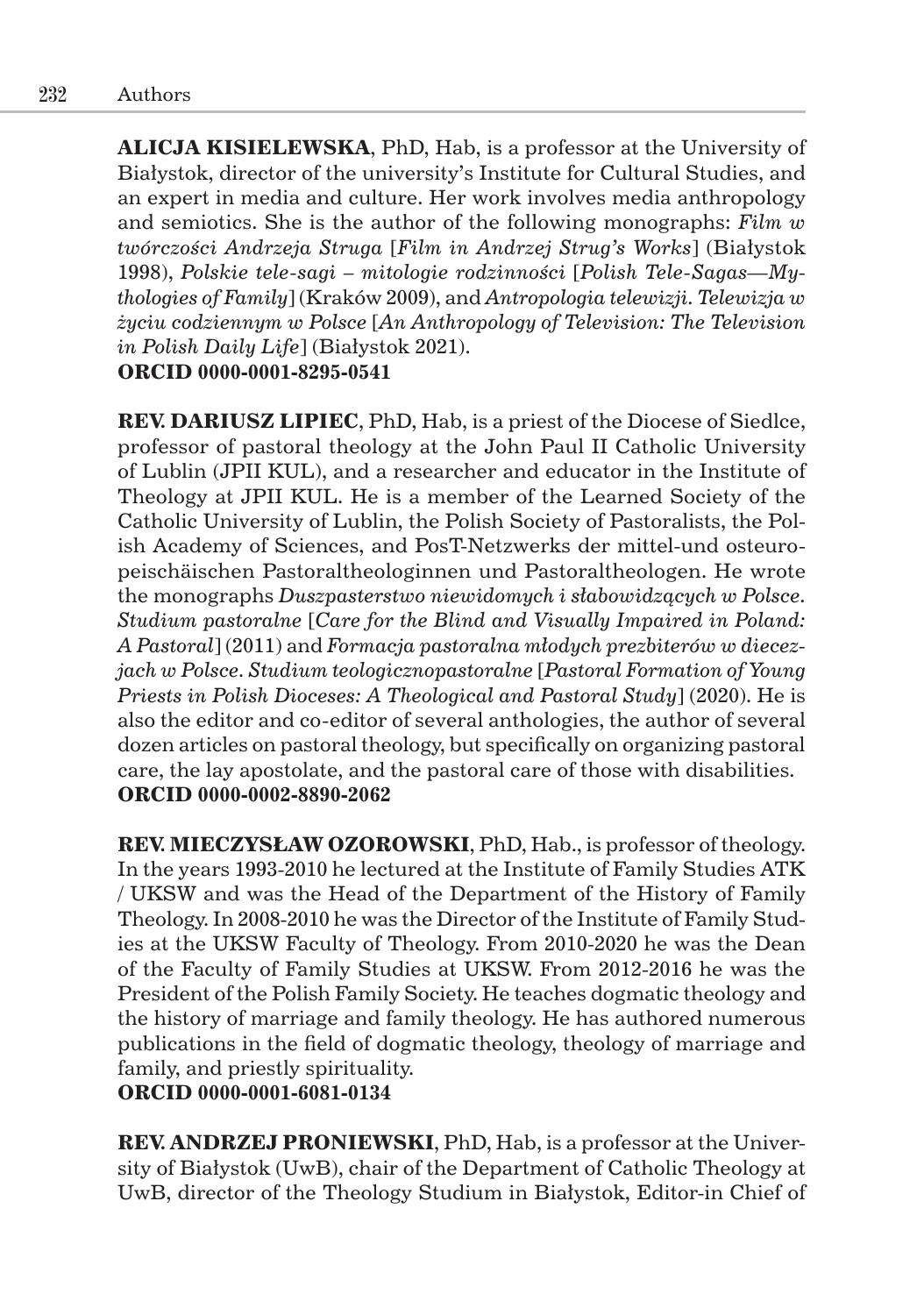*Rocznik Teologii Katolickiej* [*Annals of Catholic Theology*] and *Studia Teologii Dogmatycznej* [*Studies on Dogmatic Theology*], and a member of the Polish Society of Dogmatic Theologians, the Association of Fundamental Theologians in Poland, and the Polish Mariological Society. **ORCID 0000-0003-0382-3646**

**REV. ADAM SKRECZKO** was born in 1957. He is a priest of the Archdiocese of Białystok, pastor of St. Maximilian Parish, and professor of theology and a researcher in the Faculty of Family Studies of Cardinal Stefan Wyszyński University in Warsaw. He has authored numerous publications in the fields of pastoral theology, pedagogy, and family education. **ORCID 0000-0002-1437-8923**

**REV. KRZYSZTOF TRĘBSKI, MI**, PhD, is a priest of the Order of St. Camillus and an assistant professor in the Department of Family Studies of the Faculty of Theology of Trnava University in Slovakia. He is a member of the Italian Society for Theological Research (SIRT), the European Society for Catholic Theology (ESCT), and the Polish Theological Society. His research interests focus mainly on pastoral theology, the social doctrine of the Catholic Church, bioethics, and counseling in a pastoral context. He has published twelve scholarly monographs and numerous articles in Polish and foreign journals.

**ORCID 0000-0003-0115-5787**

**REV. TADEUSZ ZADYKOWICZ,** PhD, Hab, was born in 1968 and graduated from the Major Seminary of the Archdiocese of Białystok and the Catholic University of Lublin (KUL). He obtained his Habilitation of Theological Sciences degree with a specialization in moral theology. Since 2001, he has conducted research and teaches at KUL's Institute of Moral Theology. He is currently a professor in the Department of Fundamental Moral Theology and serves as the Director of the Institute of Moral Theology. Rev. Zadykowicz belongs to the following academic societies: the Scientific Society of KUL (2002-present), the Society for Moral Theology (1999-present), the Scientific Society of Lublin (2003-present), the European Society for Catholic Theology (2004-present), and The Francis de Sales Scientific Society (2008-present). His primary research interests include the morality of religious life; the contemporary context of religious and moral life; the biblical and cultural premises of morality; the role of personal examples in the Christian moral life; the morality of researchers and conducting research.

**ORCID 0000-0002-1687-8286**